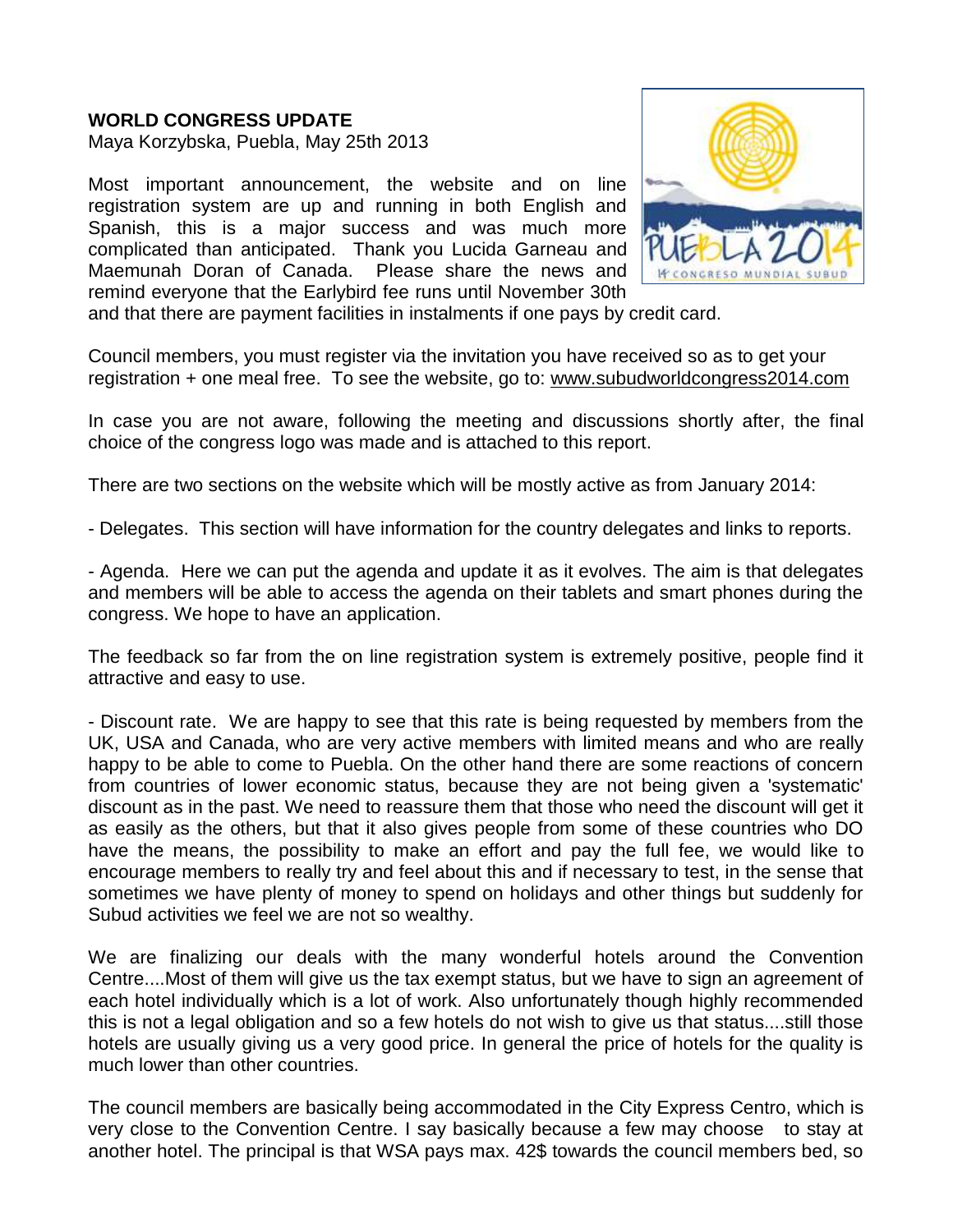if you wish for a single room for example, then you will have to pay the difference, or if you wish for another more expensive hotel, then you also have to pay the difference. Still the council must be in direct contact with me via [mayakorzybska@gmail.com](mailto:mayakorzybska@gmail.com) to either let me know if you are coming with your spouse and other family members, or if you wish to stay in another hotel as I am coordinating the hotel rooms for the council member.

Mary Wold has written a first presentation on the family program, it has appeared in the current Subud Voice. We have been donated the use of a fabulous school adjacent to the congress centre with kindergarten and 24 class rooms for all sorts of creative activities. We are trying to make this Congress very family friendly so apart from the family fees which are as low as possible for members to be able to bring their families, we shall guide the families towards the hotels with family rooms at the best prices.

We are covering the enormous terrace by the convention centre, which will become the focal place for socializing and meeting with friends....one space (1000 square meters) with local fair trading coffee stands and other goodies. Performances will take place there on different occasions and will be the later evening hot spot to hang out. There are two reasons to cover it...one against the sun and another against the rain, as we are in the rainy season, having often tropical type rain in the afternoon/evening.

Concerning the discount or even gratuity of the convention centre, at the date of writing this document we still do not have the written agreement. The reason is that since these discussions began we are now at the third 'sub secretario de Gobernacion'....changes seem to be a habit !!! Still now we are dealing directly with the Governor's office and hope that by the time we meet in June, the situation will be resolved. We still have strong support from tourism of course and all the other suppliers we have been dealing with and we are also still confident that we shall have at least a big discount.

The next two weeks will be spent in finalizing various agreements and I hope to bring an even more precise update to the council meeting.

We are also currently negotiating an exchange sponsorship deal with VW Puebla, with the support of Lienhard Berger (retired top boss of VW in Wolfsburg)

We are still functioning well within budget and do not for see going over budget rather the contrary.

SICA is working hard on an entire new concept for the cultural aspects of the congress, which no doubt Latifah will report about.

The meeting that took place in January was felt to be extremely beneficial and already reported on. We consider that this time in January 2014, we may need a meeting with all the active members of the WCOT, those who will be responsible for very specific aspects on site. Mariamah Flores was asked and accepted the role of program coordinator for the WSA meaning the coordination of the programming of the various venues and working spaces. She will begin working directly with the WSA executive after the summertime.

The main roles within the WCOT team are filled, a few still to be filled. The full current team appears on the website (top right hand TEAM)